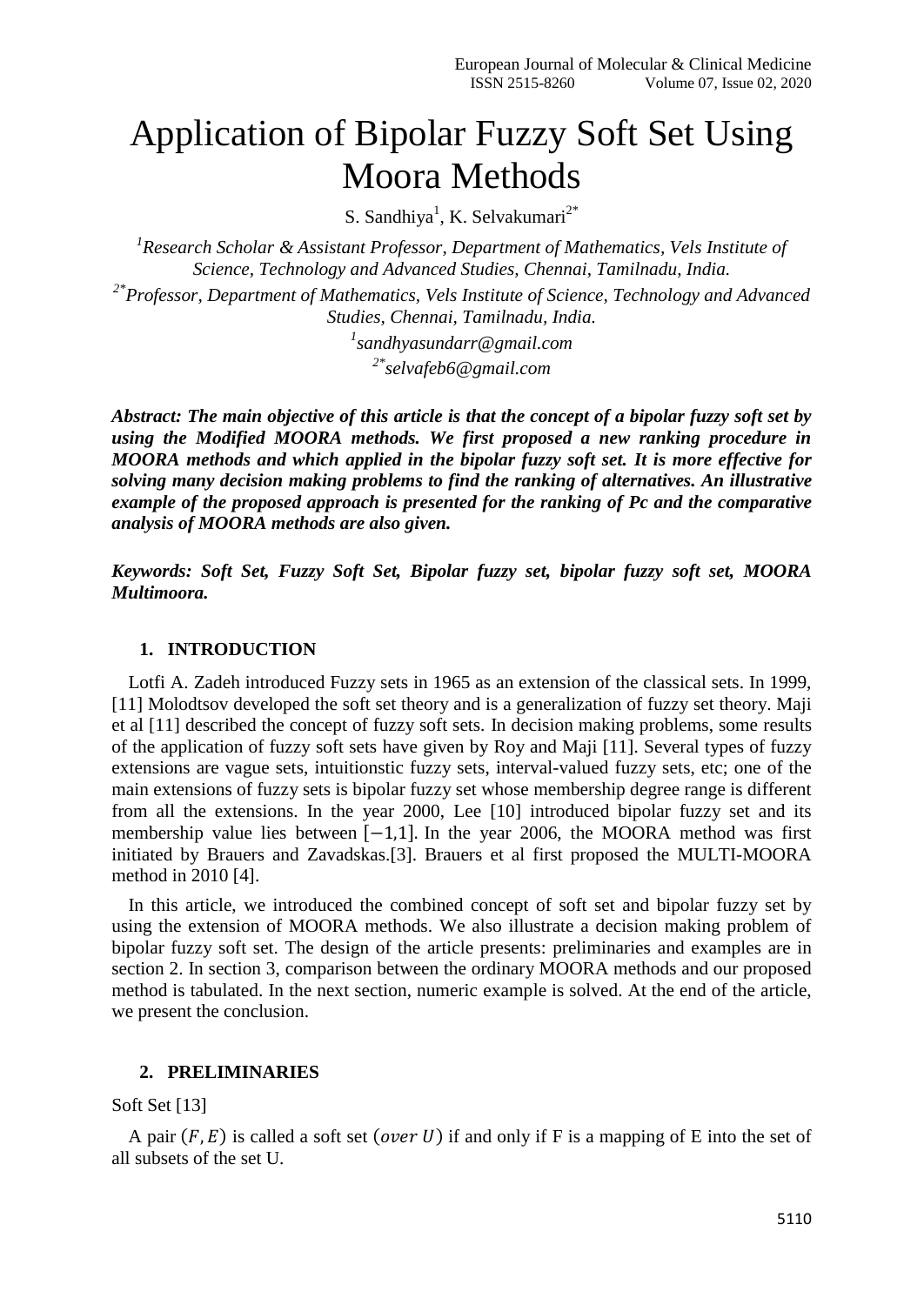## Bipolar Fuzzy Set [1]

A bipolar fuzzy soft set A in a universe U is an object having the form,  $A = \{ (x, \frac{1}{A}(x), \frac{1}{A}(x)) : x \in U \}$  where  $\mu_A^+ : U \to [0,1], \mu_A^- : U \to [-1,0].$  so  $\mu_A^+$  denote for positive information and  $\mu_A^-$  denote for negative information.

Bipolar Fuzzy Soft Set [1]

Let U be a universe, E a set of parameters and  $A \subseteq E$ . Define  $F : A \rightarrow BF^{U}$ , where  $BF^{U}$  the collection of all bipolar fuzzy subsets of U then( $F$ , $A$ ) is said to be bipolar fuzzy soft set over a universe U. It is defined by

$$
(F, A) = F(e_i)
$$
  

$$
F(e_i) = \{(c_i, \mu^+(c_i), \mu^-(c_i)) : \forall c_i \in U, \forall e_i \in A\}
$$

Example

Let  $U = \{s_1, s_2, s_3, s_4\}$ be the set of schools and  $E = \{e_1 = CBSE, e_2 = Matriculation, e_3 = Government\}$ , parameters and  $A =$  ${e_1, e_3} \subseteq E$ . Then,

$$
(F, A) = \begin{cases} F(e_1) = \begin{cases} (s_1, 0.7, -0.3), \\ (s_2, 0.2, -0.5), \\ (s_3, 0.1, -0.9), \\ (s_4, 0.6, -0.4) \end{cases} \\ F(e_3) = \begin{cases} (s_1, 0.4, -0.6), \\ (s_2, 0.8, -0.2), \\ (s_3, 0.6, -0.1), \\ (s_4, 0.2, -0.5) \end{cases}
$$

## **3. COMPARISON BETWEEN MOORA METHODS AND MODIFIED MOORA METHODS**

Three types of MOORA methods are (RS) Ratio system, (RPA) Reference Point Approach and (FMF) Full Multiplicative Form. At last, alternatives ranking are calculated by MULTI-MOORA depends on dominance theory.

| <b>MOORA</b> Method                                                     | <b>Modified MOORA Method</b>                                            |
|-------------------------------------------------------------------------|-------------------------------------------------------------------------|
| 3.1 Ratio System (RS) of MOORA                                          | 3.1 Ratio System (RS) of MOORA                                          |
| <b>Algorithm</b>                                                        | <b>Algorithm</b>                                                        |
| 1. Construct decision matrix                                            | 1. Construct decision matrix<br>for<br>the                              |
| 2. Compute normalized decision matrix by                                | positive membership values.                                             |
| using the equation                                                      | 2. Compute normalized decision matrix by                                |
|                                                                         | using the equation                                                      |
| $x_{ij}^{\blacksquare} = \frac{x_{ij}}{\sqrt{\sum_{j=1}^{n} x_{ij}^2}}$ | $x_{ij}^{\blacksquare} = \frac{x_{ij}}{\sqrt{\sum_{j=1}^{n} x_{ij}^2}}$ |
| 3. Calculate weighted normalized decision                               |                                                                         |
| matrix by using the equation                                            | 3. Calculate weighted normalized decision                               |
| $uij = wixij$                                                           | matrix by using the equation                                            |
| Where $w_i$ = the weight of $j^{th}$ criterion.                         | $u_{ij} = w_j x_{ij}$                                                   |
| 4. Obtain final preference $(p_i^{\blacksquare})$ by using              | Where $w_i$ = the weight of $j^{th}$ criterion.                         |
| the equation                                                            | 4. Obtain final preference $(p_i^{\bullet})$ by using<br>the equation   |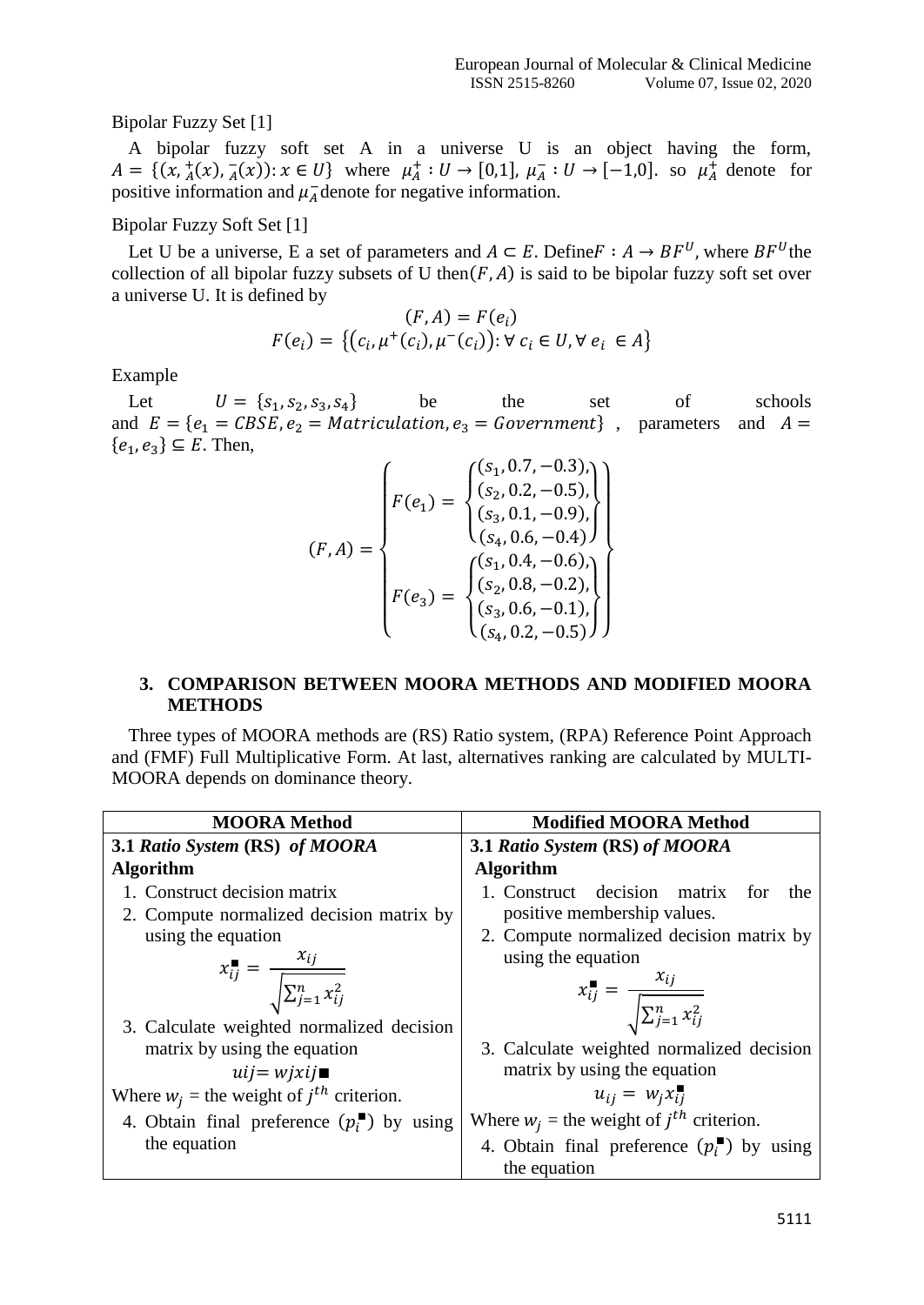European Journal of Molecular & Clinical Medicine ISSN 2515-8260 Volume 07, Issue 02, 2020

| n.<br>$p_i^{\blacksquare} = \sum_{j=1}^{\blacksquare} u_{ij} - \sum_{j=g+1}^{\blacksquare} u_{ij}$ | g<br>n.<br>$p_i^{\blacksquare} = \sum_{j=1} u_{ij} - \sum_{j=g+1} u_{ij}$                                                                                                                                                                                      |  |  |
|----------------------------------------------------------------------------------------------------|----------------------------------------------------------------------------------------------------------------------------------------------------------------------------------------------------------------------------------------------------------------|--|--|
| Here $j = 1$ to g indicates the                                                                    | Here $j = 1$ to g indicates the                                                                                                                                                                                                                                |  |  |
| Maximized criteria and $j = g + 1$ to n                                                            | Maximized criteria and $j = g + 1$ to n                                                                                                                                                                                                                        |  |  |
| Indicates minimized criteria.                                                                      | Indicates minimized criteria.                                                                                                                                                                                                                                  |  |  |
| 5. Obtain the ranking of alternatives.                                                             | 5. The above four steps are repeated for the<br>negative membership values and its final<br>preference values can be denoted by $p_i^{\blacksquare}$<br>6. Obtain final score and ranking of<br>alternatives by<br>$p = p_i^{\mathsf{m}} - p_i^{\mathsf{m}}$ . |  |  |
|                                                                                                    |                                                                                                                                                                                                                                                                |  |  |

| <b>MOORA</b> Method                                                                         | <b>Modified MOORA Method</b>                                                 |
|---------------------------------------------------------------------------------------------|------------------------------------------------------------------------------|
| 3.2 The Reference Point Approach of                                                         | <b>3.2 The Reference Point Approach of</b>                                   |
| <b>MOORA(RPA)</b>                                                                           | <b>MOORA(RPA)</b>                                                            |
| <b>Algorithm</b>                                                                            | <b>Algorithm</b>                                                             |
| 1. Construct decision matrix.                                                               | 1. Construct decision matrix for positive                                    |
| 2. Compute normalized decision matrix by                                                    | membership values.                                                           |
| using the equation                                                                          | 2. Compute normalized decision matrix                                        |
|                                                                                             | by using the equation                                                        |
| $x_{ij}^{\blacksquare} = \frac{x_{ij}}{\sqrt{\sum_{j=1}^{n} x_{ij}^2}}$                     |                                                                              |
|                                                                                             | $x_{ij}^{\blacksquare} = \frac{x_{ij}}{\sqrt{\sum_{j=1}^{n} x_{ij}^2}}$      |
| 3. Calculate weighted normalized decision                                                   |                                                                              |
| matrix by using the equation                                                                | 3. Calculate weighted<br>normalized<br>decision matrix by using the equation |
| $u_{ij} = w_i x_{ij}$                                                                       |                                                                              |
| Where $w_j$ = the weight of $j^{th}$ criterion.                                             | $u_{ij} = w_i x_{ij}$                                                        |
| 4. Find reference points $(r_i^{\bullet})$ for each criteria                                | Where $w_j$ = the weight of $j^{th}$ criterion.                              |
| and it can be determined by choosing                                                        | 4. Find reference points $(d_i^{\blacksquare})$ for each                     |
| maximum value for maximization criteria                                                     | criteria and it can be determined by                                         |
| whereas minimum value for minimization                                                      | choosing<br>for<br>maximum<br>value                                          |
| criteria.                                                                                   | maximization<br>criteria<br>whereas                                          |
| 5. Calculate distance between the reference                                                 | minimum value for minimization<br>criteria.                                  |
| points and alternatives are calculated by                                                   | 5. Calculate distance between<br>the                                         |
| subtracting reference point value from $u_{ij}$<br>values for minimization criteria and for | reference points and alternatives are                                        |
| maximization criteria,<br>subtracting $u_{ij}$                                              | calculated by subtracting reference                                          |
| values from the reference point values. It                                                  | point value from $u_{ij}$ values<br>for                                      |
| can be denoted by $d_i^{\blacksquare}$ .                                                    | criteria<br>minimization<br>and<br>for                                       |
| 6. Obtain the ranking of alternatives.                                                      | maximization criteria, subtracting $u_{ij}$                                  |
|                                                                                             | values from the reference point values.                                      |
|                                                                                             | 6. The above five steps are repeated for                                     |
|                                                                                             | the negative membership values also.                                         |
|                                                                                             | 7. Obtain final score and ranking of                                         |
|                                                                                             | alternatives by $d = d_i - d_i$ .                                            |
|                                                                                             |                                                                              |

| Mс<br>Iethod<br>MOOR.<br>$'$ RA<br>M<br>М<br>Method<br>M<br>. מ<br>ີ |
|----------------------------------------------------------------------|
|----------------------------------------------------------------------|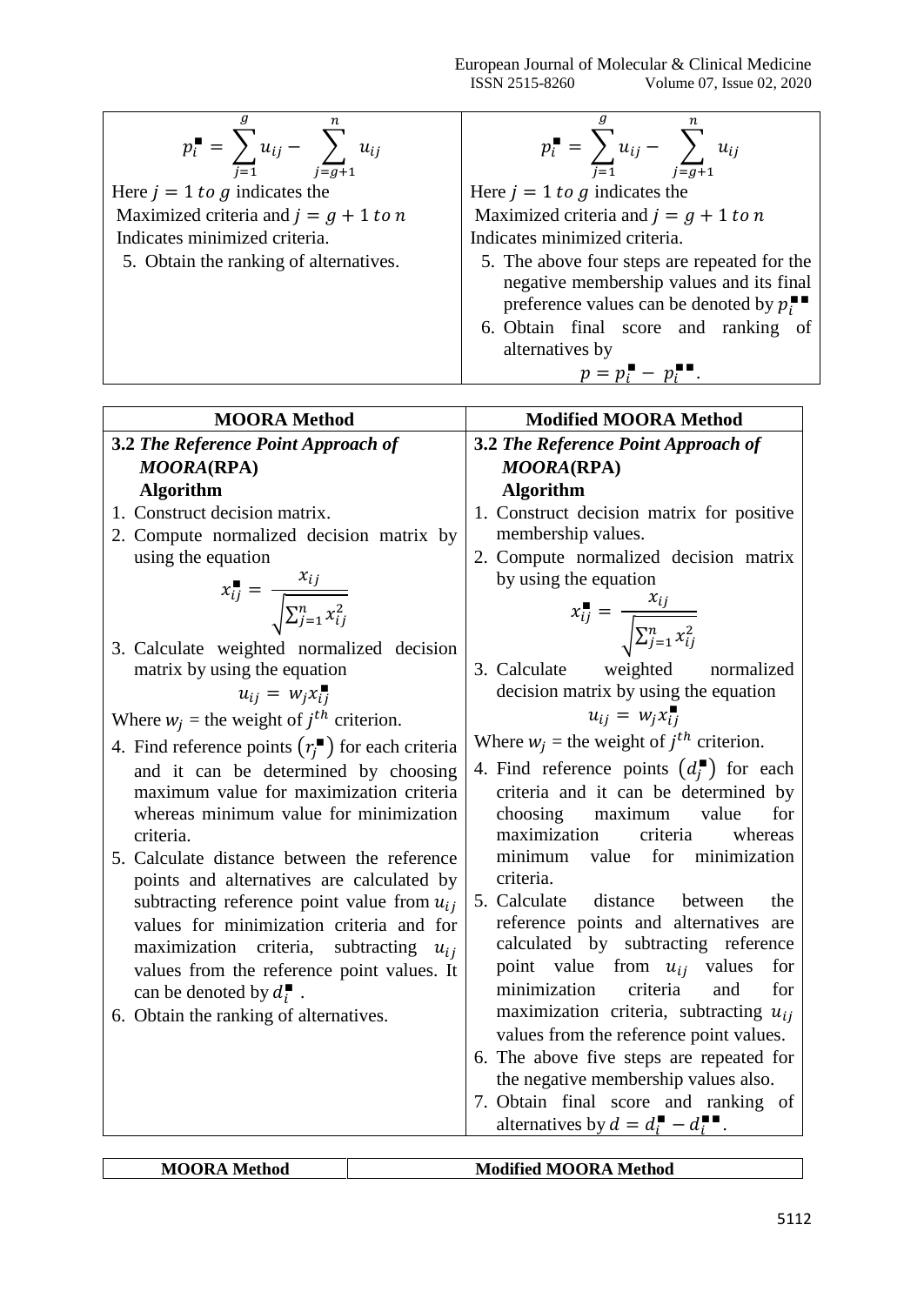| 3.3 Full Multiplicative Form of      | <b>3.3 Full Multiplicative Form of MOORA</b>                                       |
|--------------------------------------|------------------------------------------------------------------------------------|
| <b>MOORA</b>                         | <i><b>Algorithm (FMF)</b></i>                                                      |
| <i>Algorithm</i> (FMF)               | 1. Construct the decision matrix for positive membership                           |
| decision<br>1. Construct<br>the      | values.                                                                            |
| matrix.                              | 2. Find multiplicative ranking index $Z_i^{\blacksquare}$ for every alternative by |
| 2. Find multiplicative ranking       | $Z_i^{\blacksquare} = \frac{P_i}{Q_i}$ , where                                     |
| index $Z_i$ for each alternative     |                                                                                    |
| by                                   | $P_i = \prod_{i}^{g} x_{ij}^{w_i}$                                                 |
| $Z_i = \frac{P_i}{Q_i}$ , where      |                                                                                    |
|                                      |                                                                                    |
|                                      | for maximization criteria and for the minimization criteria,                       |
| $P_i = \prod_{j=1}^{g} x_{ij}^{w_j}$ |                                                                                    |
|                                      | $Q_i = \prod x_{ij}^{w_j}$ .                                                       |
| for maximization criteria and for    | $i\equiv a+1$                                                                      |
| the minimization criteria,           | 3. The above two steps are repeated for the negative                               |
|                                      | membership values also.                                                            |
| $Q_i = \prod x_{ij}^{w_j}$ .         | 4. Obtain the ranking of alternatives by                                           |
| $i = q + 1$                          | $z = Z_i^{\blacksquare} - Z_i^{\blacksquare \blacksquare}$ .                       |
| 3. Obtain alternatives rank.         |                                                                                    |
|                                      |                                                                                    |

#### **4. NUMERICAL EXAMPLE**

The idea of bipolar fuzzy soft set can be used numerously for evaluating many decision making problems. Let the universe  $U = \{p_1, p_2, p_3, p_4, p_5\}$  be five Pc, specifications of Pc's are  $S = \{s_1 = \text{processor speed}, s_2 = \overline{RAM}, s_3 = \overline{ROM}, s_4 = \overline{hard} \text{ disk}, s_5 = \text{model}\}\)$ the parameters. Out of these parameters, lets<sub>2</sub>,  $s_3$ ,  $s_4$ be the beneficial criteria and  $s_1$  and  $s_5$ be the non-beneficial criteria. Our aim is to calculate the ranking of Pc's by using bipolar fuzzy soft set using modified MOORA methods. The final ranking is calculated by MULTI-MOORA depends on dominance theory. Let

$$
F(S_1) = \begin{cases} (P_1, 0.3, -0.6) \\ (P_2, 0.5, -0.1) \\ (P_3, 0.2, -0.4) \\ (P_4, 0.8, -0.9) \\ (P_5, 0.6, -0.1) \end{cases} \\ F(S_2) = \begin{cases} (P_1, 0.5, -0.2) \\ (P_2, 0.6, -0.8) \\ (P_3, 0.1, -0.6) \\ (P_4, 0.7, -0.4) \\ (P_5, 0.3, -0.7) \end{cases} \\ (F, A) = \begin{cases} (P_1, 0.6, -0.3) \\ (P_2, 0.5, -0.7) \\ (P_3, 0.2, -0.7) \\ (P_4, 0.6, -0.3) \\ (P_5, 0.4, -0.2) \end{cases} \\ F(S_4) = \begin{cases} (P_1, 0.8, -0.5) \\ (P_2, 0.9, -0.9) \\ (P_3, 0.5, -0.4) \\ (P_4, 0.8, -0.1) \\ (P_5, 0.6, -0.3) \end{cases} \\ F(S_5) = \begin{cases} (P_1, 0.1, -0.6) \\ (P_2, 0.2, -0.8) \\ (P_3, 0.6, -0.5) \\ (P_4, 0.4, -0.1) \\ (P_5, 0.7, -0.4) \end{cases}
$$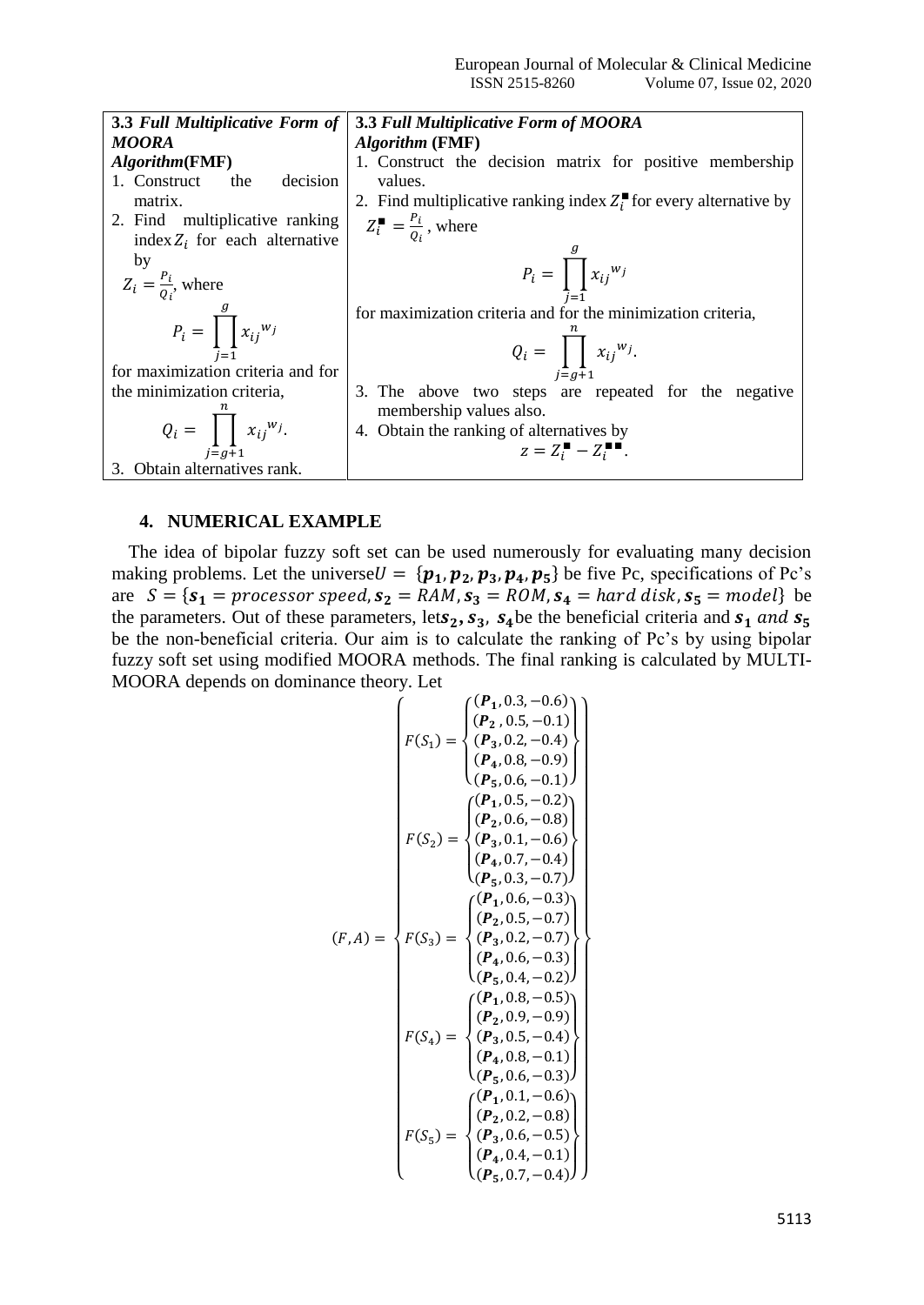## RS of MOORA

| <b>Alternatives</b> | min            | max   | Max   | max   | mnn     |
|---------------------|----------------|-------|-------|-------|---------|
|                     | S <sub>1</sub> | $S_2$ | $S_3$ | $S_4$ | $S_{5}$ |
| Р.                  | 0.3            | 0.5   | 0.2   | 0.8   | 0.6     |
| $\bm{P}_{\bm{2}}$   | 0.5            | 0.6   | 0.1   | 0.7   | 0.3     |
| $\bm{P}_3$          | 0.6            | 0.5   | 0.2   | 0.6   | 0.4     |
| $P_{4}$             | 0.8            | 0.9   | 0.5   | 0.8   | 0.6     |
| $P_{5}$             | $0.1\,$        | 0.2   | 0.6   | 0.4   | 0.7     |

Table 1: Decision Matrix for Positive Information System

| <b>Alternatives</b> | S <sub>1</sub> | $S_2$ | $S_3$ | $s_4$ | $S_{5}$ |
|---------------------|----------------|-------|-------|-------|---------|
|                     | 0.258          | 0.385 | 0.239 | 0.529 | 0.497   |
| Р.                  | 0.430          | 0.461 | 0.119 | 0.463 | 0.248   |
| $P_{2}$             | 0.516          | 0.385 | 0.239 | 0.397 | 0.331   |
| $\bm{P}_\textbf{4}$ | 0.688          | 0.692 | 0.597 | 0.529 | 0.497   |
| $P_{5}$             | 0.086          |       | 0.717 | 0.264 | 0.579   |

Table 2: Normalized Decision Matrix

Table 3: Weights of Criteria

| Criteria   $s_1$   $s_2$   $s_3$   $s_4$                          |  |  |  |
|-------------------------------------------------------------------|--|--|--|
| Weights $\vert 0.2 \vert 0.3 \vert 0.2 \vert 0.1 \vert 0.2 \vert$ |  |  |  |

Table 4: Weighted Normalized Decision Matrix and Final Preference  $p_i^{\blacksquare}$ 

| <b>Alternatives</b>   | S <sub>1</sub> | $s_2$ | $s_3$ | $S_4$ | $S_{\overline{5}}$ | $p_i$ |
|-----------------------|----------------|-------|-------|-------|--------------------|-------|
| D                     | 0.051          |       | 0.048 | 0.052 | 0.099              | 0.066 |
| $\bm{p}_{\bm{\cdot}}$ | 0.086          | 0.138 | 0.024 | 0.046 | 0.050              | 0.072 |
| $\boldsymbol{P}_2$    | 0.103          | 0.116 | 0.048 | 0.039 | 0.066              | 0.034 |
| D<br>$\overline{A}$   | 0.137          | 0.208 | 0.119 | 0.053 | 0.099              |       |
| D.                    |                | .046  |       |       |                    |       |

Table 5: Decision Matrix for Negative Information System

|                         | Min            | max    | max    | max    | min    |
|-------------------------|----------------|--------|--------|--------|--------|
| <b>Alternatives</b>     | S <sub>1</sub> | $s_2$  | $S_3$  | $S_4$  | $S_5$  |
| $\bm{P}_\textbf{1}$     | $-0.6$         | $-0.1$ | $-0.4$ | $-0.9$ | - 0.1  |
| P <sub>2</sub>          | $-0.2$         | $-0.8$ | $-0.6$ | $-0.4$ | $-0.7$ |
| $\bm{P}_3$              | $-0.3$         | $-0.7$ | $-0.7$ | $-0.3$ | $-0.2$ |
| $P_{4}$                 | $-0.5$         | $-0.9$ | $-0.4$ | $-0.1$ | - 0.3  |
| $\bm{P}_\bm{\varsigma}$ |                | 0.9    | $-0.5$ | - 0.1  |        |

| Table 6: Normalized Decision Matrix |
|-------------------------------------|
|-------------------------------------|

| <b>Alternatives</b> | S <sub>1</sub> | $S_2$    | $S_3$    | $S_4$    | $S_{5}$  |
|---------------------|----------------|----------|----------|----------|----------|
| Ρ,                  | $-0.572$       | 0.062    | $-0.336$ | $-0.870$ | $-0.112$ |
| P <sub>2</sub>      | $-0.191$       | 0.497    | $-0.503$ | $-0.387$ | $-0.787$ |
| $P_3$               | $-0.286$       | $-0.435$ | $-0.587$ | $-0.290$ | $-0.225$ |
| $P_{4}$             | $-0.477$       | $-0.559$ | $-0.336$ | $-0.097$ | $-0.337$ |
| $P_{5}$             | $-0.572$       | $-0.497$ | $-0.419$ | $-0.097$ | $-0.450$ |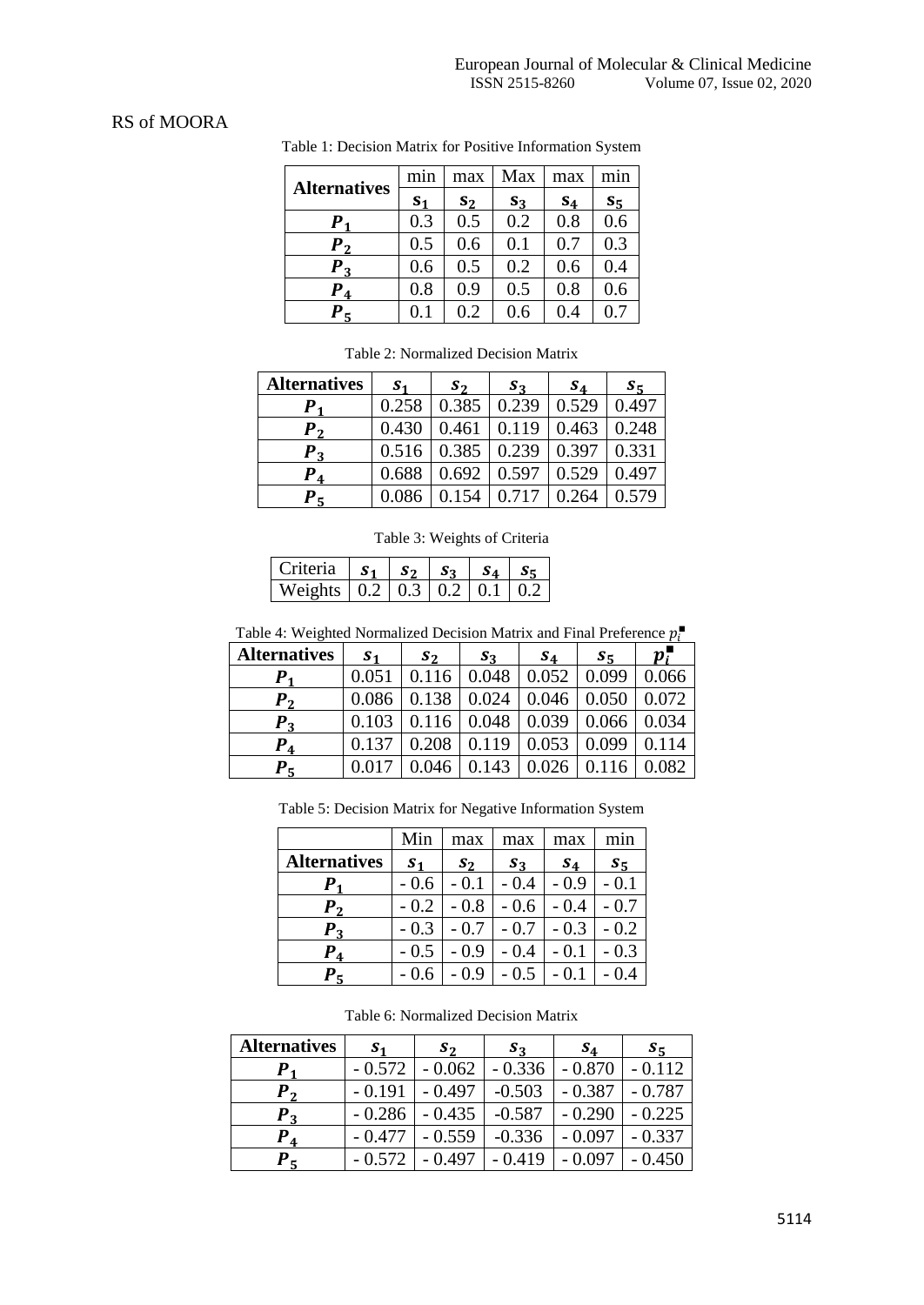|  |  | Table 7: Weights of Criteria |
|--|--|------------------------------|
|--|--|------------------------------|

| Criteria   $s_1$   $s_2$   $s_3$   $s_4$   $s_5$              |  |  |  |
|---------------------------------------------------------------|--|--|--|
| Weights $\vert 0.15 \vert 0.2 \vert 0.3 \vert 0.15 \vert 0.2$ |  |  |  |

| <b>Alternatives</b> | S <sub>1</sub> | $S_2$    | $S_3$    | $s_4$    | $S_{5}$  | D     |
|---------------------|----------------|----------|----------|----------|----------|-------|
| $\bm{P}_1$          | $-0.086$       | $-0.012$ | $-0.101$ | $-0.131$ | $-0.022$ | 0.201 |
| P <sub>2</sub>      | $-0.029$       | $-0.099$ | $-0.151$ | $-0.058$ | $-0.157$ | 0.194 |
| $\bm{P}_3$          | $-0.043$       | $-0.087$ | $-0.176$ | $-0.044$ | $-0.045$ | 0.253 |
| $P_{4}$             | $-0.072$       | $-0.112$ | $-0.101$ | $-0.015$ | $-0.067$ | 0.203 |
| D.<br>Н             |                | 0.099    | 0.126    |          | 0.009    |       |

Table 8: Weighted Normalized Decision Matrix and Final Preference

The ranking of alternatives,  $P_4 > P_5 > P_1 > P_3 > P_2$ .

## RPA of MOORA

Table 9: Weighted Normalized Decision Matrix and Final Preference  $d_i^{\blacksquare}$  for Positive Information System

| <b>Alternative</b> | S <sub>1</sub> | $s_2$ | $s_3$ | $S_4$ | $S_5$ | $d_i^{\blacksquare}$ |
|--------------------|----------------|-------|-------|-------|-------|----------------------|
| $P_{1}$            | 0.034          | 0.092 | 0.095 | 0.001 | 0.049 | 0.095                |
| $P_{2}$            | 0.069          | 0.070 | 0.119 | 0.007 | 0.000 | 0.119                |
| $P_3$              | 0.086          | 0.092 | 0.095 | 0.014 | 0.016 | 0.095                |
| $P_4$              | 0.129          | 0.000 | 0.204 | 0.000 | 0.049 | 0.129                |
| $P_{5}$            | 0.000          | 0.162 | 0.000 | 0.027 | 0.066 | 0.162                |
|                    | $0.01^{\circ}$ | 0.208 | 0.143 | 0.053 | 0.050 |                      |

Table 10: Weighted Normalized Decision Matrix and Final Preference for Negative Information System

| <b>Alternative</b> | S <sub>1</sub> | $s_2$    | $S_3$    | $S_4$    | $s_{5}$  | d     |
|--------------------|----------------|----------|----------|----------|----------|-------|
| $P_{1}$            | 0.000          | 0.000    | 0.000    | 0.116    | 0.135    | 0.095 |
| P <sub>2</sub>     | 0.057          | 0.087    | 0.050    | 0.043    | 0.000    | 0.119 |
| $P_3$              | 0.043          | 0.075    | 0.075    | 0.029    | 0.112    | 0.095 |
| $P_{4}$            | 0.014          | 0.100    | 0.000    | 0.000    | 0.090    | 0.129 |
| $P_5$              | 0.000          | 0.087    | 0.025    | 0.000    | 0.148    | 0.162 |
|                    | $-0.086$       | $-0.012$ | $-0.101$ | $-0.015$ | $-0.157$ |       |

The ranking of the alternatives,  $P_4 > P_1 > P_5 > P_2 > P_3$ .

## FMF of MOORA

Table 11: Multiplicative Ranking Index  $Z_i^{\blacksquare}$  for Positive Information System

| <b>Alternative</b> | S <sub>1</sub> | $s_2$ | $s_3$ | $s_{4}$ | $s_{5}$ | $Z_i^{\blacksquare}$ |
|--------------------|----------------|-------|-------|---------|---------|----------------------|
| $P_{1}$            | 0.786          | 0.812 | 0.725 | 0.978   | 0.903   | 0.811                |
| P <sub>2</sub>     | 0.871          | 0.858 | 0.631 | 0.945   | 0.786   | 0.747                |
| $P_3$              | 0.903          | 0.812 | 0.725 | 0.950   | 0.833   | 0.743                |
| $P_{4}$            | 0.956          | 0.969 | 0.871 | 0.978   | 0.903   | 0.956                |
| $P_{5}$            | 0.631          | 0.617 | 0.903 | 0.912   | 0.931   | 0.865                |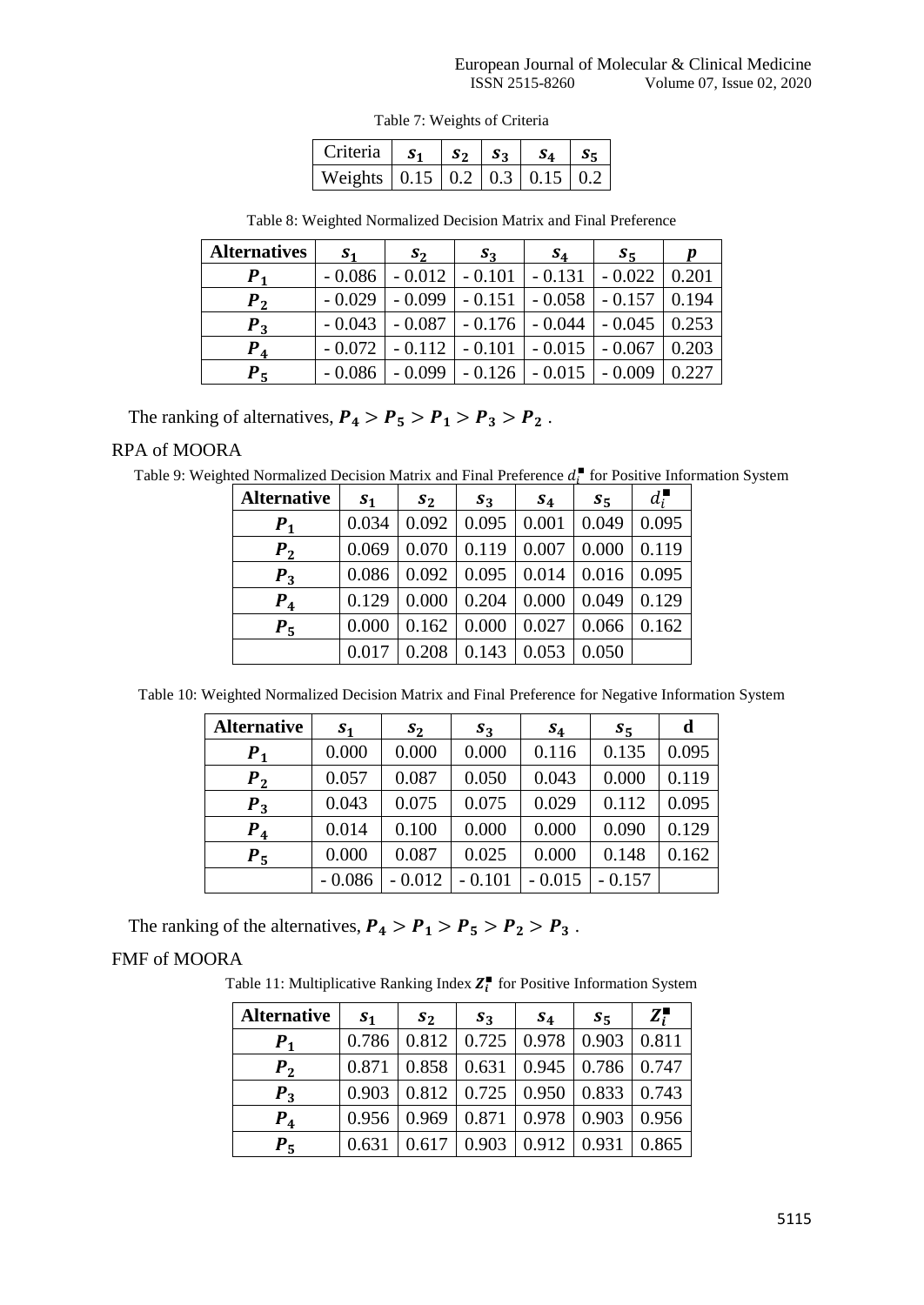| Alternative               | S <sub>1</sub> | $S_2$    | $S_3$    | $S_4$    | $S_{\overline{5}}$ | z        |
|---------------------------|----------------|----------|----------|----------|--------------------|----------|
| $P_{4}$                   | $-0.926$       | $-0.631$ | $-0.760$ | $-0.984$ | - 0.631            | 0.003    |
| Р,                        | $-0.786$       | $-0.956$ | $-0.858$ | $-0.872$ | $-0.931$           | $-0.230$ |
| $P_3$                     | $-0.835$       | $-0.931$ | $-0.899$ | $-0.835$ | $-0.725$           | $-0.412$ |
| $P_{4}$                   | $-0.901$       | $-0.979$ | $-0.760$ | $-0.015$ | $-0.786$           | 0.940    |
| $\bm{P}_{\bm{\varsigma}}$ | $-0.926$       | - 0.956  | $-0.812$ | $-0.015$ | $-0.833$           | 0.849    |

Table 12: Multiplicative Ranking Index z for Negative Information System

The ranking of the alternatives,  $P_3 > P_4 > P_5 > P_1 > P_2$ .

Table 13: MULTI-MOORA Ranking Order

|  | RA OF MOORA   RPA OF MOORA   FMF OF MOORA   MM METHOD |  |
|--|-------------------------------------------------------|--|
|  |                                                       |  |
|  |                                                       |  |
|  |                                                       |  |
|  |                                                       |  |
|  |                                                       |  |

# **5. CONCLUSION**

In this article, we proposed the combination of bipolar fuzzy soft set and soft using Modified MULTI-MOORA method. Also, we give an application by choosing the best Pc among the rest using Modified MULTI-MOORA method. This method is very effective and useful for many researchers in decision making problems.

# **6. REFERENCES**

- [1] S. Abdullaha, M. Aslamb, K. Ullaha, Bipolar fuzzy soft sets and its applications in decision-making problem. *Journal of Intelligent & Fuzzy Systems,* 27 (2014), 729-742.
- [2] M. Ali, L. Son, I. Deli, N.D. Tien, Bipolar Neutrosophic Soft Sets and Applications in Decision Making. *Journal of Intelligent & Fuzzy Systems,* 33(6) (2017), 4077-4087.
- [3] Brauers, W.K.M., Zavadskas, E.K., Turskis, Z. Vilutuene, T. (2008). Multi-Objective Contractor's ranking by Applying the MOORA Method. *Journal of Business Economics and Management,* 9(4), 245-255.
- [4] Brauers, W.K.M., Zavadskas, E.K. (2006). The MOORA Method and its Application to Privatization in a Transition Economy Control and Cybernetics. 35(2), 445-469.
- [5] Chiranjibe Jana, Madhumangal Pal. "Application of bipolar fuzzy soft set in decision making problem". *International Journal of Fuzzy system Applications,* Vol 7, No. 3, 2018.
- [6] Cliville V., Berrah L., Mauris, G. (2007). Quantitative Expression and Aggregation of performance Measurements based on the MACBETH Multi-Criteria Method. *International Journal of Production Economics,* 105, 171-189.
- [7] C. Jana, M. Pal, J. Wang, A robust aggregation operator for multi-criteria decisionmaking method with bipolar fuzzy soft environment. *Iranian Journal of Fuzzy Systems* (2019), 1-16.
- [8] Karande, P., Chakraborty, S. (2013). Using MACBETH Method for Supplier Selection in Manufacturing Environment. *International Journal of Industrial Engineering Computations,* 4. 259-272.